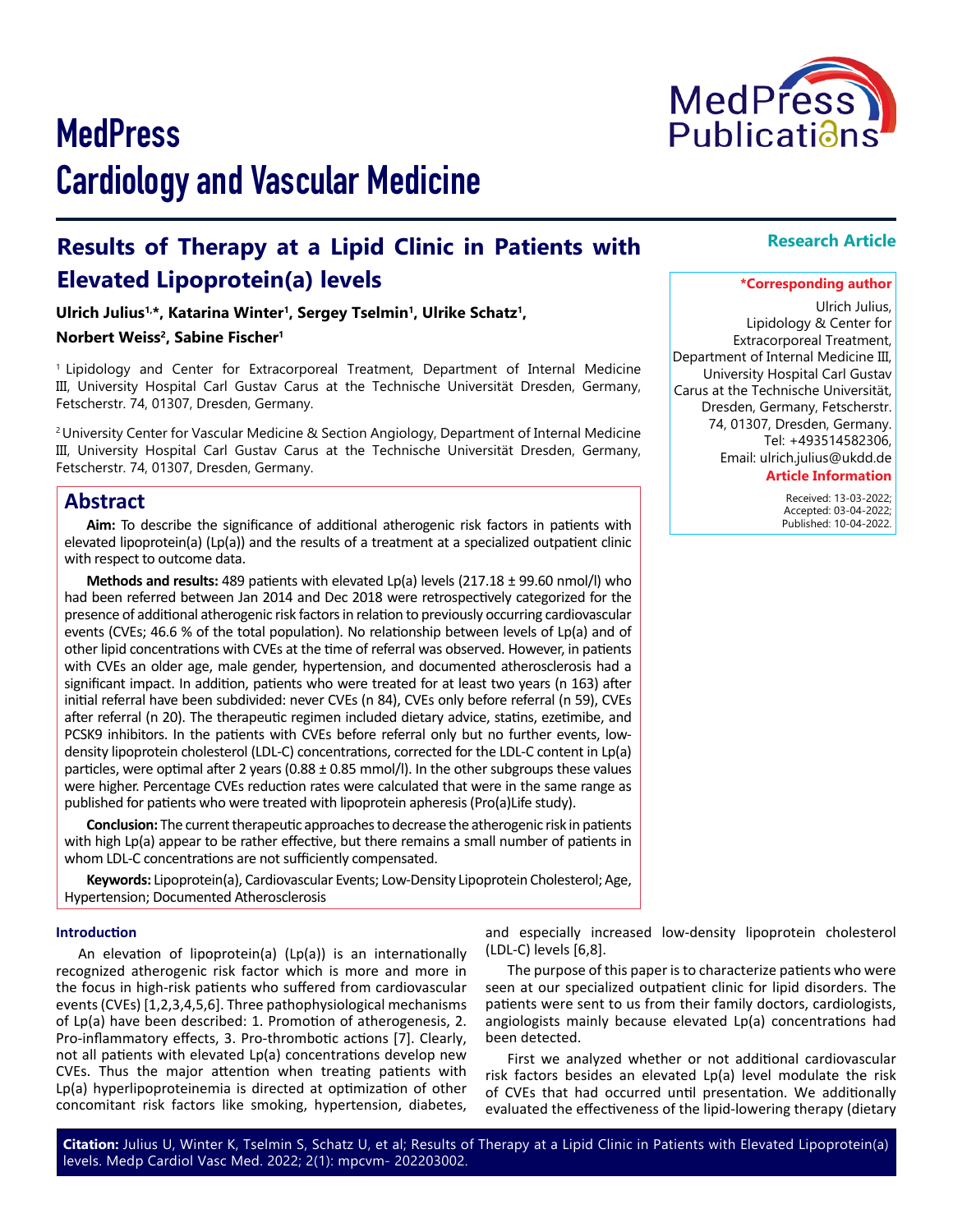advice, statins, ezetimibe, PCSK9 inhibitors) with respect to cardiovascular outcome data. Patients who were treated with LA were not considered in this evaluation. But finally we compared our outcome results with those published for LA patients in a prospective study (Pro(a)Life).

#### **Material and methods**

Patients who had been seen for the first time between Jan 2014 and Dec 2018 have been retrospectively analyzed. Lp(a) levels were measured using the Roche/Hitachi cobas c System LPA2<sup>®</sup>. Genetic analyses were not performed. Other lipid concentrations (total cholesterol, LDL-C (directly with Roche/ Hitachi cobas c System LDLC3<sup>®</sup>, triglycerides (TG), high-density lipoprotein cholesterol (HDL-C) were determined with usual lab methods at the first visit, after 6 months, and thereafter yearly. Non-HDL-C was calculated (total cholesterol minus HDL-C).

When measuring the LDL-C concentrations, both fractions – contained in LDL particles and in Lp(a) particles – are detected. We calculated the "corrected" LDL-C (only in LDL) using the formula: LDL-Ccorr = LDL-C – 0,3 x Lp(a) mass [9].

Moreover, Body Mass Index (BMI kg/m<sup>2</sup>), smoking behavior, hypertension (antihypertensive medication), diabetes (antidiabetic medication), chronic kidney disease (CKD; glomerular filtration rate; normal: ≥90 ml/min/1.73 m<sup>2</sup>), and a positive family history for CVEs have been taken into consideration.

Adverse cardiac or vascular events (ACVE) included all cardiovascular events, whereas major adverse coronary events (MACE) consist of an acute myocardial infarction, percutaneous coronary interventions, and/or coronary artery bypass grafting (CABG).

Usually, patients have been regularly investigated with respect to atherosclerotic lesions (plaques) with ultrasound at their carotids, aorta, and leg arteries. Findings of echocardiography and of angiographies were also documented. In 73 patients (14.9%) no image documentation was found, in 91 patients (18.6%) one vessel region was examined, in 205 patients (41.9%) two regions, 88 patients (18%) three regions, in 32 patients (6.5%) four regions.

Drugs taken by the patients, also lipid-lowering drugs (statins, ezetimibe, PCSK9 inhibitors), were continuously recorded.

All patients gave their written informed consent to this evaluation which had been approved by the local ethics committee (EK 3222082014).

The statistical analysis was performed using SPSS for Windows, version 24.0 (SPSS Inc., U.S.A.). Metrical variables are given as mean values and standard deviations (sd) or ranges, respectively. In a Kolmogorov-Smirnov testing the studied variables did not show a normal distribution. Therefore for comparisons of continuous variables non-parametric tests have been applied. The Mann-Whitney Test was used to compare two independent variables, and for more than two variables the Kruskal-Wallis test was used. Categorical variables have been evaluated with the Chi-Square Test. A p-value < 0.05 was considered to be significant. In order to analyze the association of an independent variable with dependent variables a binary logistic regression analysis has been performed.

This study consists of two parts: 1. Analysis of lipid parameters and other risk factors in all patients (n 489) subdividing them according to the presence or absence of CVEs in their history at the time of first presentation, 2. Patients (n 163) with a follow-up

time of at least 2 years at our department; three subgroups have been defined: **no**: no CVEs (neither before nor during follow-up; no ACVE n 84; no MACE n 111), **pre**: CVEs only before follow-up (ACVE n 59; MACE n 37), **post**: CVEs during follow-up (ACVE n 20; MACE n 15); LDL-C and LDL-Ccorr have been reported at the start and the end of the follow-up.

#### **Results**

The total number of patients was 489 (236 males, 253 females, mean age 56 years (range: 30 – 75 years); Lp(a)) levels (217.18 ± 99.60 nmol/l).

219 patients were on a statin when seen at our department for the first time; the majority of these patients had suffered from CVEs. Another 186 patients were started with a statin thereafter, atorvastatin has been used preferentially. In 73 patients PCSK9 inhibitor injections were initiated by the physicians of our department.

Before the patients were referred to our department, 334 CVEs had occurred (MI 2.7 %, PCI 40.4%, CABG 10.8%, stroke 15%, peripheral arterial PTA/stent/bypass 18.9%, angina pectoris 0.3%, atrial fibrillation 3.3%, pacemaker / implantable cardioverter defibrillator (PM/ICD) 0.9%, TIA 4.8%, carotis PTA/stent 3%). 150 patients (30.7%) showed one CVE, 32 patients (6.5%) 2 CVEs, 26 patients (5.3%) 3 CVEs, 8 patients (1.6%) 4 CVEs, 5 patients (1.0%) 5 CVEs, 4 patients (0.8%) 6 CVEs, 1 patient (0.2%) 7 CVEs. 261 patients (53.4 %) were free of any CVEs.

The first step in this analysis was to compare the data of patients who had suffered from CVEs prior to their first visit at our department with those who did not.

The major basic findings of this comparison are given in Table 1.

Whereas Lp(a) concentrations did not differ between subjects with and without ACVE and with and without MACE, patients with ACVE compared to without ACVE were significantly older, more predominately were male, more often were smokers, and

**Table-1:** Comparison of age, gender distribution, smoking habits, frequency of hypertension, diabetes mellitus, chronic kidney disease, and lipid parameters of patients without and with ACVE and MACE in their history.

| Subgroup                                                                                                                                                                          | ACVE no         | <b>ACVE yes</b> | <b>MACE no</b>  | <b>MACE yes</b> |
|-----------------------------------------------------------------------------------------------------------------------------------------------------------------------------------|-----------------|-----------------|-----------------|-----------------|
| n (%)                                                                                                                                                                             | 261 (53.4 %)    | 228 (44.6 %)    | 347 (71 %)      | 142 (29 %)      |
| Age (years; mean,<br>range)                                                                                                                                                       | $49.2(18 - 79)$ | $58.6(20-82)a$  | $50.8(18-82)$   | $60.4(34-82)b$  |
| Gender (males/                                                                                                                                                                    | 95 (36.4 %)/    | 141 (61.8%)/    | 136 (39.2 %)/   | 100 (70.4 %)/   |
| females; n, %)                                                                                                                                                                    | 166 (63.6%)     | 87 (38.2 %)a    | 211 (60.8%)     | 42 (29.6 %)b    |
| BMI (kg/m <sup>2</sup> ; mean, sd)                                                                                                                                                | 26.4(5.0)       | 26.8(4.6)       | 26.4(5.1)       | 27.1 (4.0)c     |
| Smoker (never, yes;                                                                                                                                                               | 185 (70.9 %)/   | 122 (53.5 %)/   | 230 (66.3 %)/   | 77 (54.2 %)/    |
| n. %)                                                                                                                                                                             | 76 (29.1 %)     | 106 (46.6 %)a   | 117 (33.7%)     | 65 (45.8 %)c    |
| Hypertension (no, yes;                                                                                                                                                            | 161 (61.7%)/    | 33 (14.5 %)/    | 190 (54.8 %)/   | 4 (39.7 %)/     |
| n, %)                                                                                                                                                                             | 100 (38.3%)     | 195 (85.5 %)a   | 157 (45.2 %)    | 138 (97.2 %)a   |
| DM Type II (no, yes;                                                                                                                                                              | 244 (93.5 %)/   | 187 (82 %)/     | 311 (89.6 %)/   | 120 (84.5 %)/   |
| n, %)                                                                                                                                                                             | 17 (6.5 %)      | 41 (18 %)a      | 36 (10.4 %)     | 22 (15.5 %)     |
|                                                                                                                                                                                   | 140 (54.3 %)/   | 90 (40 %)/      | 181 (52.9 %)/   | 49 (34.8 %)/    |
| CKD (no, yes; n, %)                                                                                                                                                               | 118 (45.7%)     | 135 (60 %)a     | 161 (47.1%)     | 92 (65.2 %)b    |
| Lp(a) (nmol/l; mean, sd)                                                                                                                                                          | 215.81 (100.25) | 218.74 (99.05)  | 214.69 (108.98) | 224.69 (109.98) |
| LDL-C (mmol/l; mean,<br>sd)                                                                                                                                                       | 4.09(1.56)      | 3.41(1.57)a     | 3.97 (1.60)     | 3.29 (1.47)b    |
| LDL-Ccorr (mmol/l;<br>mean, sd)                                                                                                                                                   | 3.29(1.63)      | 2.58(1.55)a     | 3.17(1.65)      | 2.44(1.43)b     |
| HDL-C (mmol/l; mean,<br>sd)                                                                                                                                                       | 1.63(0.54)      | 1.47(0.46)a     | 1.61(0.53)      | 1.43(0.45)b     |
| Non-HDL-C (mmol/l;<br>mean, sd)                                                                                                                                                   | 3.87(1.75)      | 3.07(1.75)a     | 3.73 (1.79)     | 2.94(1.68)b     |
| a: $p < 0.01$ when comparing with ACVE no, b: $p < 0.01$ when comparing with MACE no, c: $p < 0.05$ when comparing                                                                |                 |                 |                 |                 |
| with MACE no BMI: Body Mass Index, DM: Diabetes Mellitus, CKD: Chronic Kidney Disease, LDL-C: Low-Density<br>Lipoprotein Cholesterol, HDL-C: High-Density Lipoprotein Cholesterol |                 |                 |                 |                 |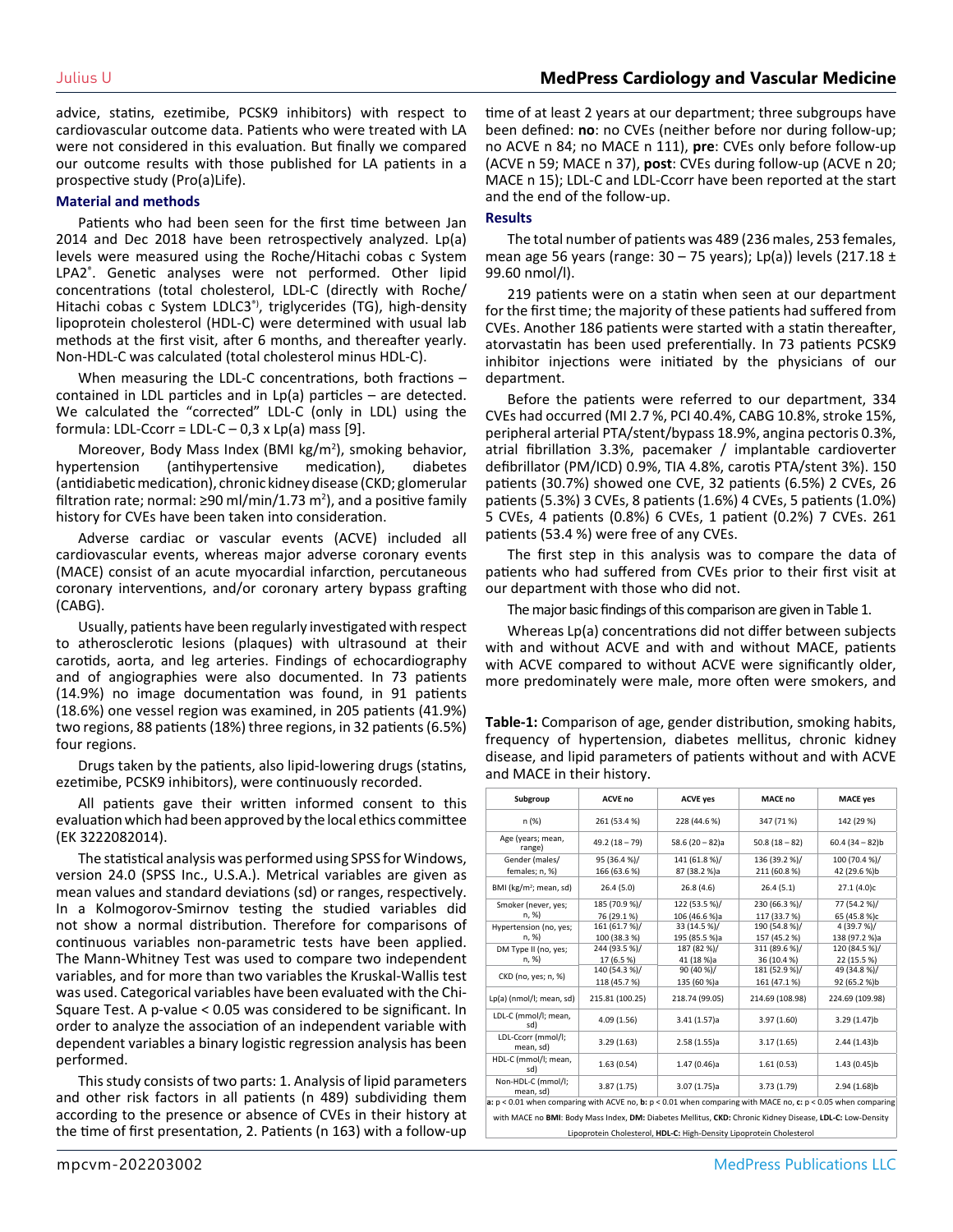more often were hypertensive, diabetic or had CKD. The same differences could be found for patients with MACE compared to patients without MACE.

LDL-C, LDL-Ccorr, and HDL-C levels were lower in patients with previous ACVE compared to those without. TG concentrations did not differ between the subgroups (not given).

The majority of patients with CKD only showed a mild impairment of renal function. In the subgroups with CVEs the percentage of patients with a GFR  $<$  60 ml/min/1.73 m<sup>2</sup> was significantly higher (ACVE yes: 12.9%, MACE yes 14.1%) than in the subgroups with no CVEs (ACVE no 7.5%, MACE no 4.7%).

Percentages of patients with documented atherosclerosis were different between the subgroups (Table 2).

The logistic regression analysis for ACVE showed the following **Table-2:** Documented atherosclerosis in patients without and with ACVE and MACE.

| Subgroup                                                             | <b>ACVE no</b>                                                                                               | <b>ACVE yes</b> | MACE no | <b>MACE ves</b> |
|----------------------------------------------------------------------|--------------------------------------------------------------------------------------------------------------|-----------------|---------|-----------------|
|                                                                      | n (no/yes; %) 157 (60.2 %)/104 (39.8 %) 25 (11 %)/203 (89 %)a 180 (51.9 %)/167 (48.1 %) 0 (0 %)/142 (100 %)b |                 |         |                 |
| a: $p = 0.000$ versus ACVE no, <b>b</b> : $p = 0.000$ versus MACE no |                                                                                                              |                 |         |                 |

**Table-3:** Comparison of age, gender distribution, hypertension, and atherosckerosis in the ACVE subgroups no, pre, and post in patients who were seen at least for 2 years (significant differences).

| Subgroup                                                   | <b>ACVE no</b>          | <b>ACVE pre</b>          | <b>ACVE post</b>    |
|------------------------------------------------------------|-------------------------|--------------------------|---------------------|
| Age (years; mean, range)                                   | $50.24(18-76)$          | $59.49(30-82)a$          | 59.75 (40 - 79)b    |
| Gender (males, females; n, %)                              | 29 (34.5 %)/55 (65.5 %) | 37 (62.7 %)/22 (37.3 %)a | 14 (70 %)/6 (30 %)b |
| Hypertension (no, yes; n, %)                               | 49 (58.3 %)/35 (41.7 %) | 10 (16.9 %)/49 (83.1 %)a | 1 (5 %)/19 (95 %)a  |
| Atherosclerosis (no, yes; n, %)                            | 37 (44 %)/47 (56 %)     | 8 (13.6 %)/51 (86.4 %)a  | 0/20 (100 %)a       |
| a: $p < 0.01$ versus ACVE no, b: $p < 0.05$ versus ACVE no |                         |                          |                     |

significant odds ratios (OR): age beyond 60 years (OR 1.925; 95 % CI 1.035 – 3.579; p 0.038), male gender (OR 1.835; 95 % CI 1.070 – 3.150; p 0.028), hypertension (OR 4.884; 95 % CI 2.728 – 8.845; p 0.000), documented atherosclerosis (OR 8.066; 95 % CI 4.353 – 14.9047; p 0.000). Smoking status, obesity, diabetes, CKD, and lipid concentrations had no significant influence.

The analogous analysis for MACE yielded the following significant results: male gender (OR 3.198; 95 % CI 1.719 – 5.949; p 0.000), hypertension (OR 26.821; 59 % CI 7.644 – 94.110; p 0.000), documented atherosclerosis (OR 76.794; 95 % CI 10.108  $-583.420; p 0.000$ ).

Among the 489 patients followed-up only 37 developed a new CVE (12 patients as a first event) when treated at our specialized department. The observation time varied between 0 and 60 months.

In addition, patients with a follow-up time of at least 2 years at our department were analyzed (n 163). The definition of three subgroups has been given in the methods section.

In Table 3 data are shown for these subgroups for ACVE findings for MACE subgroups were similar (not given).

Patients who developed new ACVE during follow-up (ACVE post) were more often male, more often hypertensive and always show atherosclerosis on imaging. No significant differences between the ACVE subgroups were observed for BMI, for family history with respect to early CVEs, for smoking history, diabetes mellitus Type II, CKD.

**Table-4:** Event rates per patient and year – comparison between two years anteceding and two years during the observation time.

|             | (Year -2 and Year -1) | (Year +1 and Year +2) | Change (%) | p value |
|-------------|-----------------------|-----------------------|------------|---------|
| <b>ACVE</b> | 0.36(0.63)            | 0.10(0.38)            | $-72.2$    | 0       |
| MACE        | 0.22(0.53)            | 0.07(0.28)            | $-68.2$    | 0.001   |

Lp(a) levels (in nmol/l; mean, sd) at the start of the treatment period were not statistically different between these subgroups (ACVE no: 217.25 (118.86); ACVE pre 212.46 (95.99); ACVE post 205.78 (58.85). During two years, no change of these mean levels was observed.

The course of LDLC and LDL-Ccorr concentrations after two years observation time is given in Figures 1 and 2.

When comparing with the initial data, LDL-C levels were reduced in all three subgroups: ACVE no -25.43 %, ACVE pre -31.86%, ACVE post -35.17%.

It is interesting to notice that reductions of LDL-Ccorr levels were more expressed: ACVE no -30.28%, ACVE pre -64.37, ACVE post -30.55%, especially in subgroup ACVE pre.

Non-HDL-C concentrations were decreased similarly: ACVE no -34.72%, ACVE pre -60.21%, ACVE post -35.03%.

HDL-C levels (in mmol/l; mean, sd) remained unchanged in subgroups ACVE no and ACVE pre, but significantly increased in ACVE post (from 1.33 (0.38) to 1.50 (0.61); p 0.025).

TG concentrations (in mmol/l; mean, sd) were slightly elevated at the start (ACVE no 2.69 (4.80), ACVE pre 2.32 (3.98); ACVE post 1.94 (1.04). After 6 months, in all subgroups TG levels were significantly lower (all patients were given dietary advice), but after 2 years only in the ACVE pre patients this significance was still seen (ACVE pre after 2 years 1.40 (0.98) mmol/l).

More than 85 % of the patients in these subgroups were treated with a statin (difference is not significant). Most often atorvastatin was administered. In the ACVE pre subgroup, 23.7 % tolerated the maximal statin dose, whereas in the ACVE post subgroup this was the case in only 10 %.

Ezetimibe was used in 52.4 % of the patients of the ACVE no, in 62.7 % of the ACVE pre, and in 75 % of the ACVE post subgroups.

During the observation period, a PCSK9 inhibitor therapy was initiated in 33 patients: in 7.1 % of the ACVE no, in 28.8 % of the ACVE pre and in 50 % of the ACVE post subgroups. In the latter subgroup, this injection therapy was usually started following a CVE. When comparing the data at the start with those after two years, the PCSK9 inhibitors reduced Lp(a) by 4.65 %, LDL-C by 41.86 %, and LDL-Ccorr by 54.62 %.

CVE rates were clearly decreased as shown in a comparison of the time periods two years before the start of the treatment at our department and the two years of the observation time (Table 4). This evaluation approach has been published for event rates observed in patients who were treated with lipoprotein apheresis.

#### **Discussion**

In our study population in patients with elevated Lp(a) levels no relationship between the magnitude of Lp(a) level elevation and the incidence of CVEs was observed. This is in contrast to data published in the literature and to a former publication from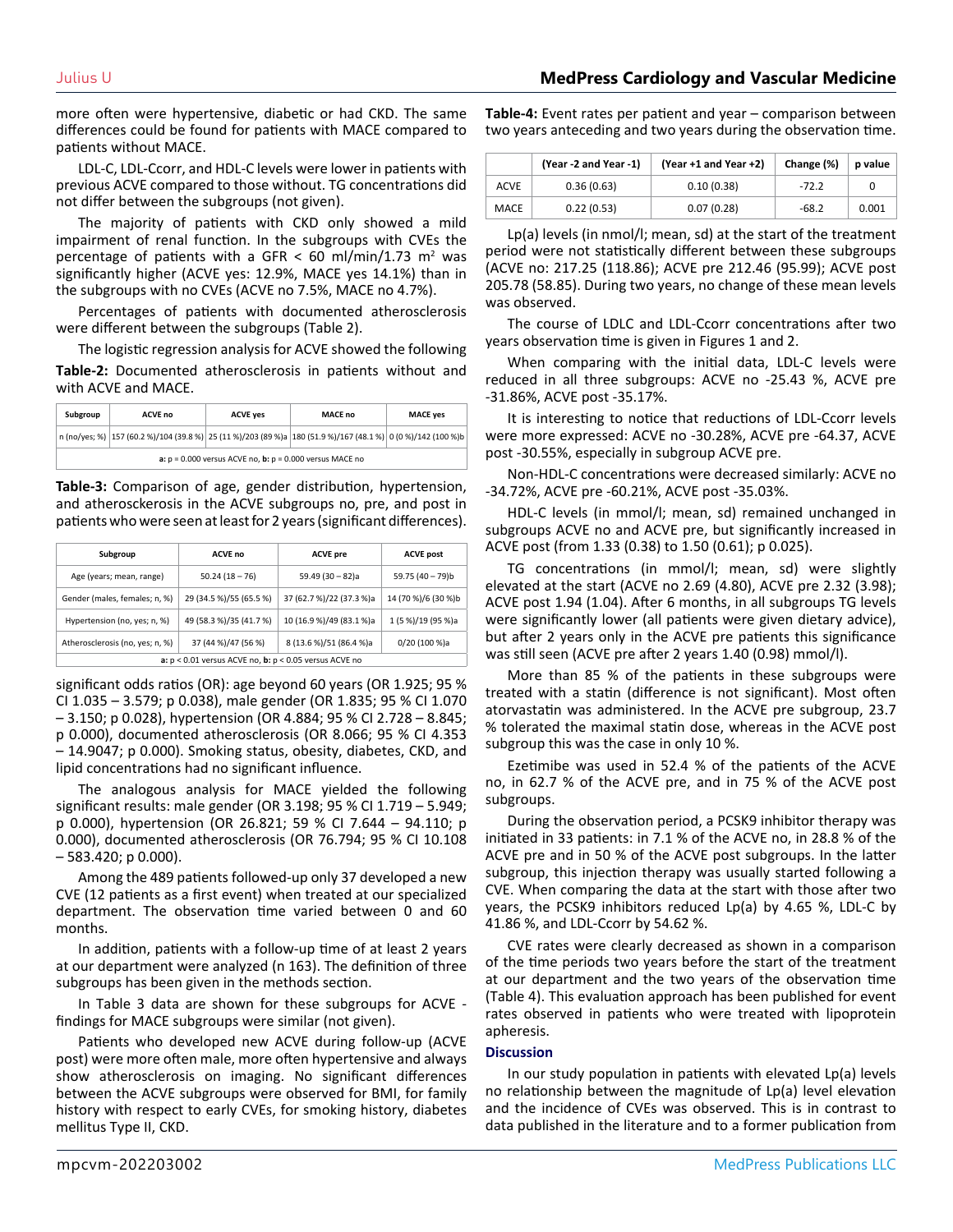### Julius U **MedPress Cardiology and Vascular Medicine**



**Figure 1:** LDL-C concentrations at start and after two years in the ACVE subgroups (no: no CVEs, pre: CVEs prior to follow-up, post: CVEs during follow-up).



**Figure 2:** LDL-Ccorr concentrations at start and after two years in the ACVE subgroups (no: no CVEs, pre: CVEs prior to follow-up, post: CVEs during follow-up).

our group where we had described the situation of patients who were also treated at our outpatient department [10]. One major difference between these two publications is that presently patients who were sent to the apheresis unit were excluded. But even in apheresis patients no relationship between the occurrence of CVEs under extracorporeal therapy and Lp(a) levels was observed [11]. One might speculate that in patients with elevated Lp(a) levels above a certain threshold concentration, which has not been determined so far, further increases in Lp(a) levels do not lead to an additional increased risk of CVE, but additional risk factors may become more important in modulating the additional risk. Moreover, for such a cross-sectional study a selection bias may play a role – patients with an extremely high atherogenic risk surely have died.

Lp(a) levels (in nmol/l, mean, sd) in our patients were rather high (217.18 (99.60)) and 46.6% of the patients suffered from CVEs. Considering this high background risk [6] we observed that additional atherogenic risk factors such as older age, male gender, hypertension, and documented atherosclerosis play a more important role than further increases in Lp(a) levels. Especially the documentation of manifest arteriosclerosis by imaging modalities, whether clinically apparent or not, seems to be a risk modifier. This fact, which has been discussed in the literature [4], should be taken into consideration when caring for patients with high Lp(a) concentrations.

Other risk factors like obesity, a positive family history for early CVEs, smoking history, diabetes mellitus Type II, CKD did not

exert a statistically significant effect – of course, in single cases they may be important.

In another recently published paper, older age, male sex, hypertension, smoking, and an Lp(a)  $\geq$  30 mg/dl were found to significantly contribute to stenotic atherosclerosis [2]. In contrast to our patients, in the Russian cohort patients with normal Lp(a) concentrations (< 30 mg/dl) were also included.

In the EPIC-Norfolk study a cardiovascular health score (consisting of BMI, healthy diet score, physical activity, smoking status, blood pressure, total cholesterol, and diabetes mellitus) has been calculated [12]. The results show that among patients with high Lp(a), those with ideal cardiovascular health have a relative risk of cardiovascular disease (CVE) of 0.33 (95% CI, 0.17- 0.63, p < 0.001) compared to those with poor cardiovascular health. Interestingly, no evidence that the relationship between health categories and CVD risk is affected by Lp(a) levels (or genotype) was described. This finding is in agreement with our data. The authors suggest that if specific Lp(a)-lowering therapies should become available, these should be added on top of lifestyle management and on top of other agents that target risk factors for CVD such as LDL-C and blood pressure in people who cannot manage these risk factors with lifestyle alone [12].

Up to now, two effective therapeutic approaches to lower Lp(a) are used: 1. Lipoprotein apheresis  $(LA)$  – with impressive results with respect to the reduction of new CVEs [13,14], 2. PCSK9 inhibitors (not effective in all patients) – with a modest effect on outcome data [15,16] – the use of PCSK9 inhibitors is not accepted as an official indication to decrease Lp(a). At present, in the HORIZON study pelacarsen, an antisense oligonucleotide against apolipoprotein(a) [17], is being tested (HORIZON trial; ClinicalTrials.gov Identifier: NCT04023552-TQJ230). For all these therapeutic options, an opitimization of other atherogenic risk factors is required.

Patients with CVEs in their history more often were treated with statins – this explains lower LDL-C values at their first visit at our Lipid Clinic. Evidently, the presence of atherosclerotic lesions only without clinical manifestations did not induce physicians to start a statin therapy. But it has to be emphasized that LDL-C concentrations were higher than those recommended in recent international guidelines for high-risk patients [4].

**Table-5:** Comparison of our outpatients with patients who were treated with LA in the Pro(a)Life study [18] (in both studies data for two years before the treatment started and during 2 years during intervention are reported).

| <b>Study population</b>                            | <b>Outpatients</b><br>(this study) | LA patients<br>(Pro(a)Life study) |
|----------------------------------------------------|------------------------------------|-----------------------------------|
| Number (% males)                                   | 163 (49.1 %)                       | 166 (72.3 %)                      |
| Mean age at start of therapy<br>(years)            | 56.5                               | 56.5                              |
| Mean Lp(a) (nmol/l) at start of<br>therapy         | 211.83                             | $^{\sim}252$                      |
| Mean LDL-C (mmol/l) at start of<br>therapy         | 3.81                               | 2.57                              |
| Mean ACVE rates before start                       | 0.36                               | 0.61                              |
| Mean ACVE rates during therapy<br>(reduction in %) | $0.10$ (-72.2 %)                   | $0.14$ (-75.9 %)                  |
| Mean MACE rates before start                       | 0.22                               | 0.41                              |
| Mean MACE rates during therapy<br>(reduction in %) | $0.07$ (-68.2 %)                   | $0.09$ (-78.0 %)                  |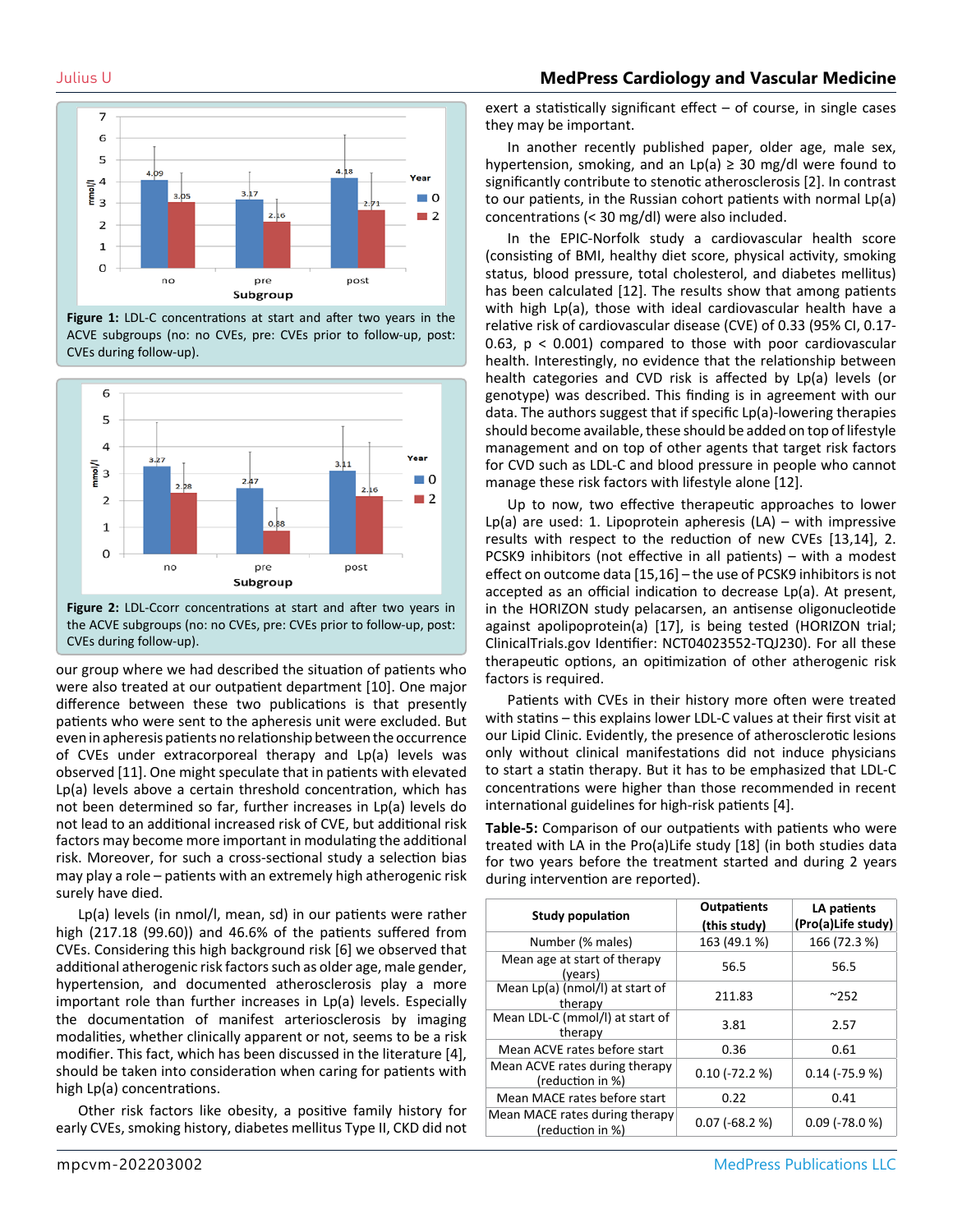We compare the situation in our patients with those who were treated with LA in the Pro(a)Life study with an identical observation time (Table 5) [18].

Looking at the two years before the patients were referred to our Lipid Clinic, the annual rates of ACVE and of MACE per patient were clearly lower than in the LA patients of the Pro(a)Life study. Lp(a) levels were lower in our patients, but LDL-C levels were higher. Reduction rates of both ACVE and of MACE were in the same range in the two cohorts. In other words, the non-invasive therapy is an essential part of the cardiovascular efficiency in LA patients.

In a follow-up publication of the Pro(a)Life study it was reported that low incidence rates of CVEs during the extracorporeal therapy remained stable up to 5 years [19].

The 2019 ESC/EAS guideline recommends to decrease to LDL-C < 1.4 mmol/l in very high-risk patients [4]. In our ACVE pre subgroup this target was reached only when taking the LDL-Ccorr levels into account. Though it has to be taken into consideration that in this guideline an elevation of Lp(a) is not listed in the classification table of risk categories, but it is recommended that Lp(a) should be measured at least once in each adult person´s lifetime.

Patients with no CVEs in their history and elevated Lp(a) concentrations may perhaps be classified as having a moderate atherosclerotic risk – when accepting this consideration then the achieved LDL-Ccorr level in the ACVE no subgroup may be regarded to be at target (lower than 2.6 mmol/l).

In contrast, in patients who developed new CVEs (subgroup ACVE post) the reached LDL-C concentrations remained above the needed target. These patients did not tolerate statins so well (lower number of patients on maximal statin dose), were treated more often with ezetimibe and even with PCSK9 inhibitors. The latter were typically started when a CVE had occurred. This subgroup needs new therapeutic approaches in the future.

Of course, it has to be taken into consideration that all patients were given an advice with respect to a healthy lifestyle (especially regarding non-smoking, nutrition, physical activity).

This study has the following limitations: 1. Patients included into this study had been sent to our outpatient department because of established elevation of  $Lp(a)$  – thus our cohort may be not representative for the general German population; 2. An ultrasound investigation was not performed in all patients, not all vessel regions have been studied. In the last years, we tried to improve this situation; 3. The observation time of 2 years is rather short – but this was also the case in randomized studies with PCSK9 inhibitors and in the first publication of the Pro(a)Life study; 4. In this real-world study, only parameters which have been routinely assessed have been taken into consideration. Other factors, like indicators of inflammation, may have contributed to the atherogenicity.

In summary, it can be stated that an optimization of LDL-C concentrations in patients with high Lp(a) levels appears to be a rather effective therapeutic approach to improve the increased atherosclerotic risk. Patients with no optimal result with respect to reaching the LDL-C target are at a higher risk to develop new CVEs, but this is only a small number of patients.

#### **Conclusions**

Our data show that an elevation of Lp(a) level per se does not mean that CVEs will develop in a given patient. Additional atherogenic risk factors, like old age, male gender, hypertension, an elevated LDL-C concentration will essentially contribute to this risk. A healthy lifestyle will be required in each affected person.

The current therapeutic approaches to decrease the atherogenic risk in patients with high Lp(a) appear to be rather effective, but there remains a small number of patients in whom LDL-C concentrations are not sufficiently compensated.

#### **Conflicts of interest**

UJ: honoraria from Akcea, Amgen, Sanofi-Aventis, Kaneka, Fresenius Medical; Care, Novartis; KW: nothing to declare; ST: honoraria for lectures and consulting by Amgen, Fresenius Medical Care, Kaneka, MSD, Sanofi-Aventis; US: No conflicts of interest relevant to this publication; NW: honoraria for lectures by Amgen, Novartis, Sanofi; SF: No conflicts of interest relevant to this publication.

#### **References:**

- 1. [Nordestgaard, BG, Chapman, MJ, Ray, K, et al. Lipoprotein\(a\)](https://pubmed.ncbi.nlm.nih.gov/20965889/)  [as a cardiovascular risk factor: current status. Eur. Heart J](https://pubmed.ncbi.nlm.nih.gov/20965889/)  [2010;31:2844-53.ehq386 \[pii\];10.1093/eurheartj/ehq386](https://pubmed.ncbi.nlm.nih.gov/20965889/) [\[doi\]](https://pubmed.ncbi.nlm.nih.gov/20965889/)**.**
- 2. [Tmoyan, NA, Afanasieva, OI, Ezhov, MV, et al.](https://pubmed.ncbi.nlm.nih.gov/33513851/)  [Lipoprotein\(a\), Immunity, and Inflammation in](https://pubmed.ncbi.nlm.nih.gov/33513851/)  [Polyvascular Atherosclerotic Disease. J Cardiovasc Dev Dis](https://pubmed.ncbi.nlm.nih.gov/33513851/)  [2021;8.10.3390/jcdd8020011](https://pubmed.ncbi.nlm.nih.gov/33513851/)**.**
- 3. [Ezhov, MV, Tmoyan, NA, Afanasieva, OI, et al. Lipoprotein\(a\)](https://pubmed.ncbi.nlm.nih.gov/33578899/)  [and Cardiovascular Outcomes after Revascularization](https://pubmed.ncbi.nlm.nih.gov/33578899/)  [of Carotid and Lower Limbs Arteries. Biomolecules](https://pubmed.ncbi.nlm.nih.gov/33578899/)  [2021;11.10.3390/biom11020257](https://pubmed.ncbi.nlm.nih.gov/33578899/)**.**
- 4. [Mach, F, Baigent, C, Catapano, AL, et al. 2019 ESC/EAS](https://pubmed.ncbi.nlm.nih.gov/31504418/)  [Guidelines for the management of dyslipidaemias: lipid](https://pubmed.ncbi.nlm.nih.gov/31504418/)  [modification to reduce cardiovascular risk. Eur Heart J](https://pubmed.ncbi.nlm.nih.gov/31504418/)  [2019;41:111 - 88.10.1093/eurheartj/ehz455](https://pubmed.ncbi.nlm.nih.gov/31504418/)**.**
- 5. [Reyes-Soffer, G, Ginsberg, HN, Berglund, L, et al.](https://pubmed.ncbi.nlm.nih.gov/34647487/)  [Lipoprotein\(a\): A Genetically Determined, Causal, and](https://pubmed.ncbi.nlm.nih.gov/34647487/)  [Prevalent Risk Factor for Atherosclerotic Cardiovascular](https://pubmed.ncbi.nlm.nih.gov/34647487/)  [Disease: A Scientific Statement From the American](https://pubmed.ncbi.nlm.nih.gov/34647487/)  [Heart Association. Arterioscler Thromb Vasc Biol](https://pubmed.ncbi.nlm.nih.gov/34647487/)  [2022;42:e48-e60.10.1161/ATV.0000000000000147](https://pubmed.ncbi.nlm.nih.gov/34647487/)**.**
- 6. [Cegla, J, Neely, RDG, France, M, et al. HEART UK consensus](https://pubmed.ncbi.nlm.nih.gov/31704552/)  [statement on Lipoprotein\(a\): A call to action. Atherosclerosis](https://pubmed.ncbi.nlm.nih.gov/31704552/)  [2019;291:62-70.10.1016/j.atherosclerosis.2019.10.011](https://pubmed.ncbi.nlm.nih.gov/31704552/)**.**
- 7. [Tsimikas, S. A Test in Context: Lipoprotein\(a\): Diagnosis,](https://pubmed.ncbi.nlm.nih.gov/28183512/)  [Prognosis, Controversies, and Emerging Therapies. J Am](https://pubmed.ncbi.nlm.nih.gov/28183512/)  [Coll Cardiol 2017;69:692-711.10.1016/j.jacc.2016.11.042](https://pubmed.ncbi.nlm.nih.gov/28183512/)**.**
- 8. [Pearson, GJ, Thanassoulis, G, Anderson, TJ, et al.](https://pubmed.ncbi.nlm.nih.gov/33781847/)  [2021 Canadian Cardiovascular Society Guidelines for](https://pubmed.ncbi.nlm.nih.gov/33781847/)  [the Management of Dyslipidemia for the Prevention](https://pubmed.ncbi.nlm.nih.gov/33781847/)  [of Cardiovascular Disease in Adults. Can J Cardiol](https://pubmed.ncbi.nlm.nih.gov/33781847/)  [2021;37:1129-50.10.1016/j.cjca.2021.03.016](https://pubmed.ncbi.nlm.nih.gov/33781847/)**.**
- 9. [Yeang, C, Witztum, JL, Tsimikas, S. 'LDL-C' = LDL-C +](https://pubmed.ncbi.nlm.nih.gov/25943842/)  [Lp\(a\)-C: implications of achieved ultra-low LDL-C levels](https://pubmed.ncbi.nlm.nih.gov/25943842/)  [in the proprotein convertase subtilisin/kexin type 9 era](https://pubmed.ncbi.nlm.nih.gov/25943842/)  [of potent LDL-C lowering. Curr Opin Lipidol 2015;26:169-](https://pubmed.ncbi.nlm.nih.gov/25943842/) [78.10.1097/MOL.0000000000000171](https://pubmed.ncbi.nlm.nih.gov/25943842/)**.**
- 10. [Tselmin, S, Muller, G, Gelgaft, E, et al. An elevated](https://pubmed.ncbi.nlm.nih.gov/25936334/#:~:text=Conclusions%3A A Lp(a),most important cardiovascular risk factor.)  [lipoprotein\(a\) plasma level as a cardiovascular risk](https://pubmed.ncbi.nlm.nih.gov/25936334/#:~:text=Conclusions%3A A Lp(a),most important cardiovascular risk factor.)  [factor. Atheroscler Suppl 2015;18:257-62.10.1016/j.](https://pubmed.ncbi.nlm.nih.gov/25936334/#:~:text=Conclusions%3A A Lp(a),most important cardiovascular risk factor.) [atherosclerosissup.2015.02.038](https://pubmed.ncbi.nlm.nih.gov/25936334/#:~:text=Conclusions%3A A Lp(a),most important cardiovascular risk factor.)**.**